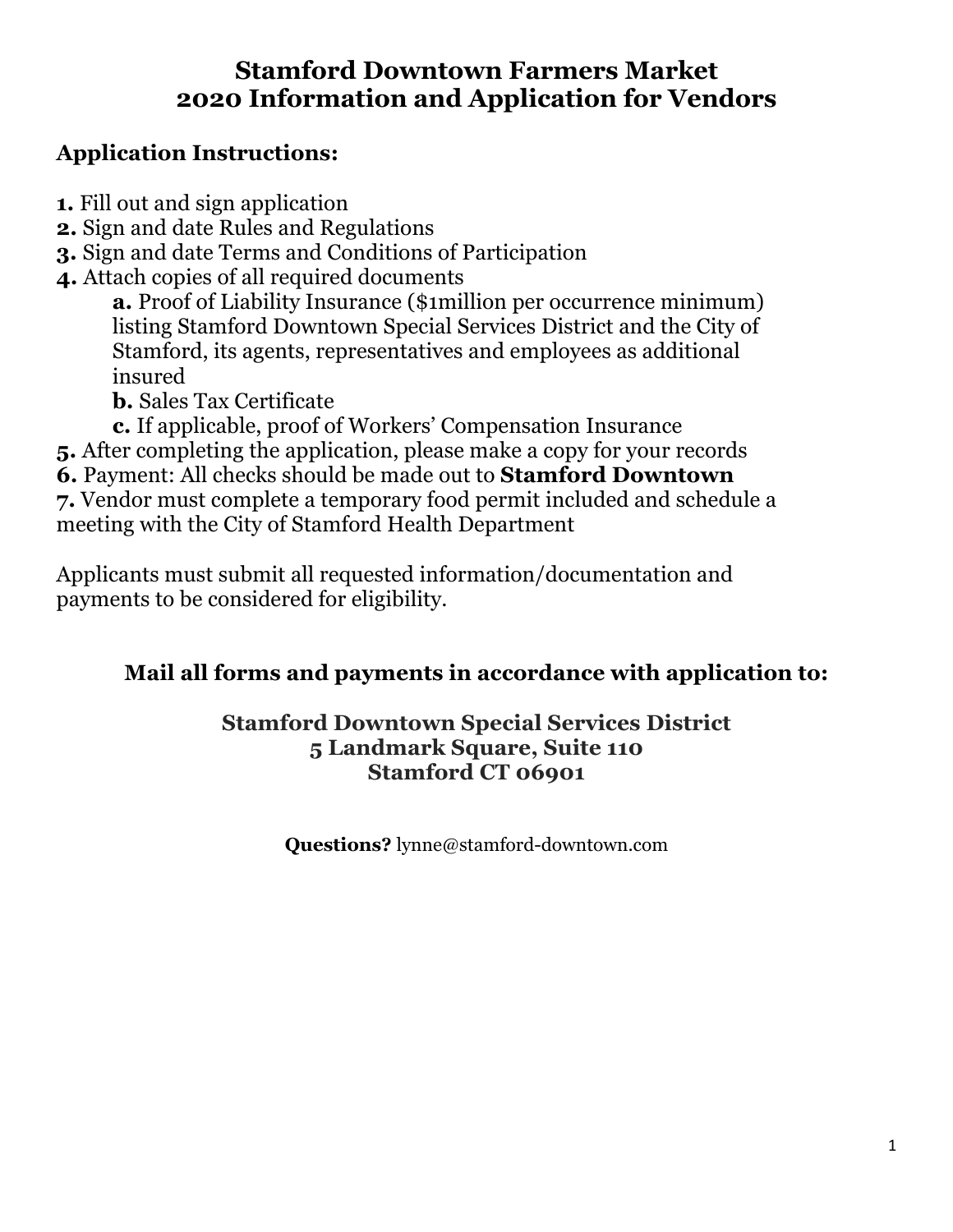## **Stamford Downtown Farmers Market Rules & Regulations**

#### **Location & Hours of Operations**

The Stamford Downtown Farmers Market is located on Prospect Street in Stamford, CT. The 2020 season begins June 20 and runs every Saturday until October 31. Vendors may begin to set up as early as 7:30am, selling to the public beings at 9am and vendors must stay until the market closes at 3pm. Loading and unloading will occur only before and after market hours.

## **Booth Fees**

• **Full Time:** \$160 per 10x10 tent for entire season

o Full time vendors must pay for the entire season, whether or not they attend the market every week.

• **Part Time:** \$35 per 10'x10' tent per week

o Part time vendors must remit payment for all dates they would like to be considered for (as indicated on the application). Reservations will not be made prior to payment.

o To reserve additional dates after the application has been submitted: vendors must call the market master and request additional dates. **Vendors cannot come to market without confirmed reservation.**

## **Booth Assignments**

• Full-Time vendors (a vendor that commits to attending the entire season of the market) receive priority location. Part-Time vendors (a vendor that commits to individual dates on a week-to-week basis) may be assigned a different booth location each date that such vendor attends the market.

• Vendors must keep all goods within the boundaries booth space. No goods or tables are allowed beyond the poles on the aisle side of vendor booth.

• Stamford Downtown Special Services District does not guarantee a specific booth location at the market.

• Vendor acknowledges and agrees that assignment of booth location at the Market on each date is in the sole and absolute discretion of Stamford Downtown Special Services District and its agents. Assignment to Vendor of a booth location at a The Farmers Market on a specific date does not guarantee or constitute an agreement by Stamford

Downtown Special Services District to provide that same location to Vendor on future dates. • Vendors may not share or sublet such vendor's booth(s).

## **Cancellations**

• The Stamford Downtown Farmers Market is held rain or shine.

• There are no refunds for cancelled or missed dates.

• Vendor acknowledges and agrees a) Vendor shall not be entitled to a refund for any fees paid for failure to participate in a Stamford Downtown Special Services District Special Services District Special Services District Market that such vendor has been accepted to; and b) Vendor shall provide 24 -hour cancellation notice.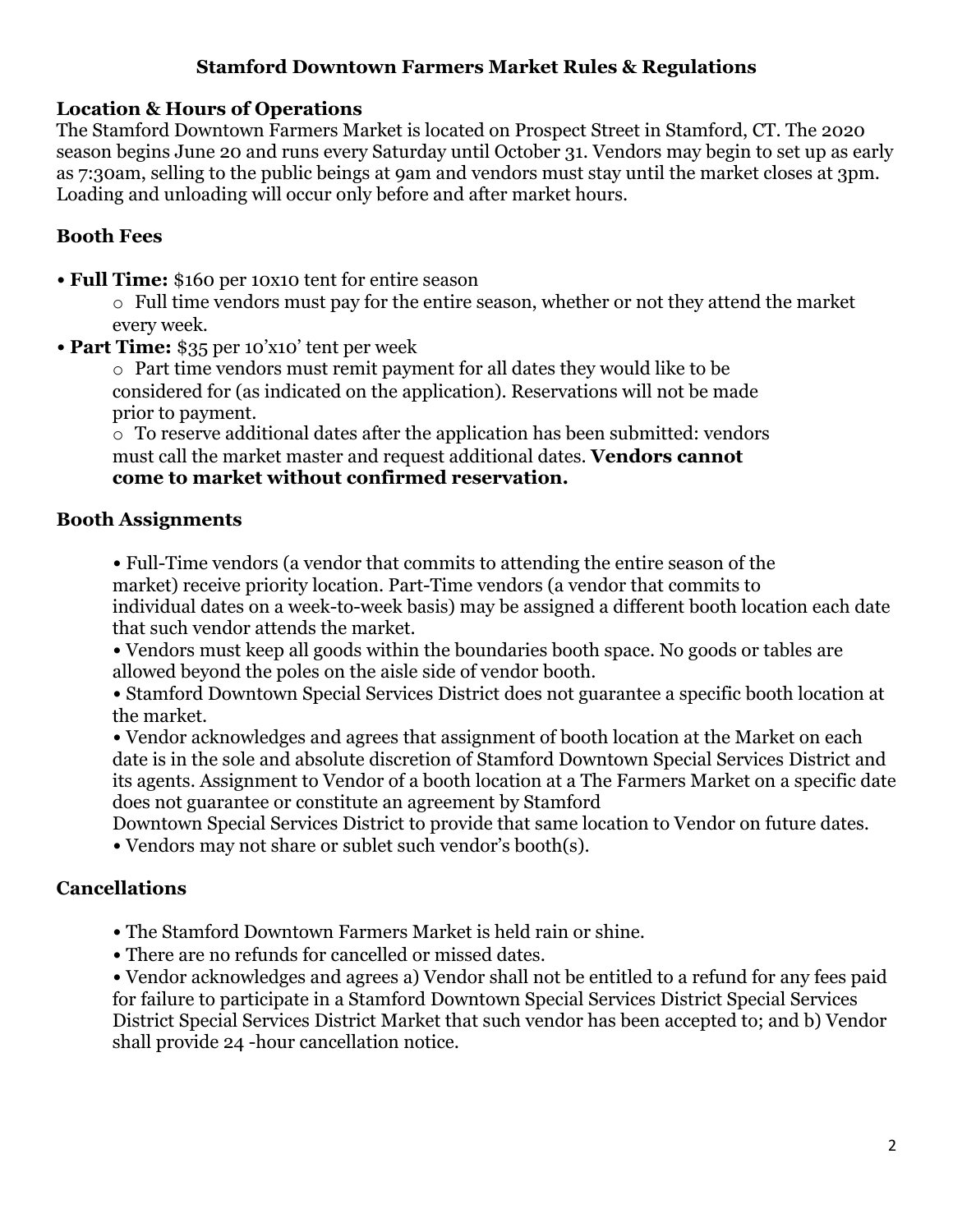# **Equipment**

• Vendor must provide all necessary equipment and displays (tent, tables, chairs, signs, weights, etc.)

• For your safety and for the safety of those around you, all tents and canopies should be securely anchored. Vendors are solely responsible for any damage or injury that should occur due to negligence in securing their tent(s).

• Each vendor is responsible for the cleanliness of their space during the market and cleanup after. All trash must be hauled out at the end of the day and cannot be put in the public or privately maintained trash receptacles nearby.

• Access to electricity is not available at every booth. If you need electricity, indicate this on the application. Extension cords will be required and may not be stretched across walkways.

• Vendors may not park anywhere on the market site during hours of operation without express permission by the site supervisor. Vendors may not unload/load their vehicle(s) from the drive-through aisle of the Market. At the end of the market, Vendors must pack up all goods completely before bringing a vehicle on the site for loading.

#### **PLASTIC BAG ORDINACE FOR THE CITY OF STAMFORD.**

**NO PLASTIC BAGS!** Sec. 137-64 says "Disposable carryout bags made of plastic shall not be sold or distributed by a retail establishment in the City of Stamford." In Sec. 137-63, it defines "retail establishment" to include farmers markets specifically.

## **Product Guidelines**

Vendors shall only sell products that are of good quality, which they have lawfully obtained, and CT Grown where applicable.

All vendors are required this year to accept Credit and Debit cards. EBT cards when applicable.

Vendor may only bring to market what has been disclosed on the vendor application and approved by Stamford Downtown Special Services District and the City of Stamford Health Department. Should vendor wish to add or change products/services brought to market after submitting application, vendor must make a written request and submit this to the market master and The City of Stamford Health Department for review and either approval or rejection of the desired change.

If Promoter determines, in its sole discretion, that Vendor is not selling appropriate products, or that Vendor or its employee's conduct is inappropriate at any point in time, the Promoter may request the Vendor vacate its space immediately. The Promoter will have the right to prohibit any such Vendor from leasing future space

# **Vendor Eligibility**

All decisions regarding the eligibility of a vendor for participation in the Stamford Downtown Farmers Market will be made solely at the discretion of Stamford Downtown Special Services

District and are not contestable by the vendor. All applicants will receive a written response stating such applicant's eligibility or ineligibility to participate. Eligible CT vendors are responsible for all payments for confirmed dates as well as for the conduct of all persons working in such vendor booth(s).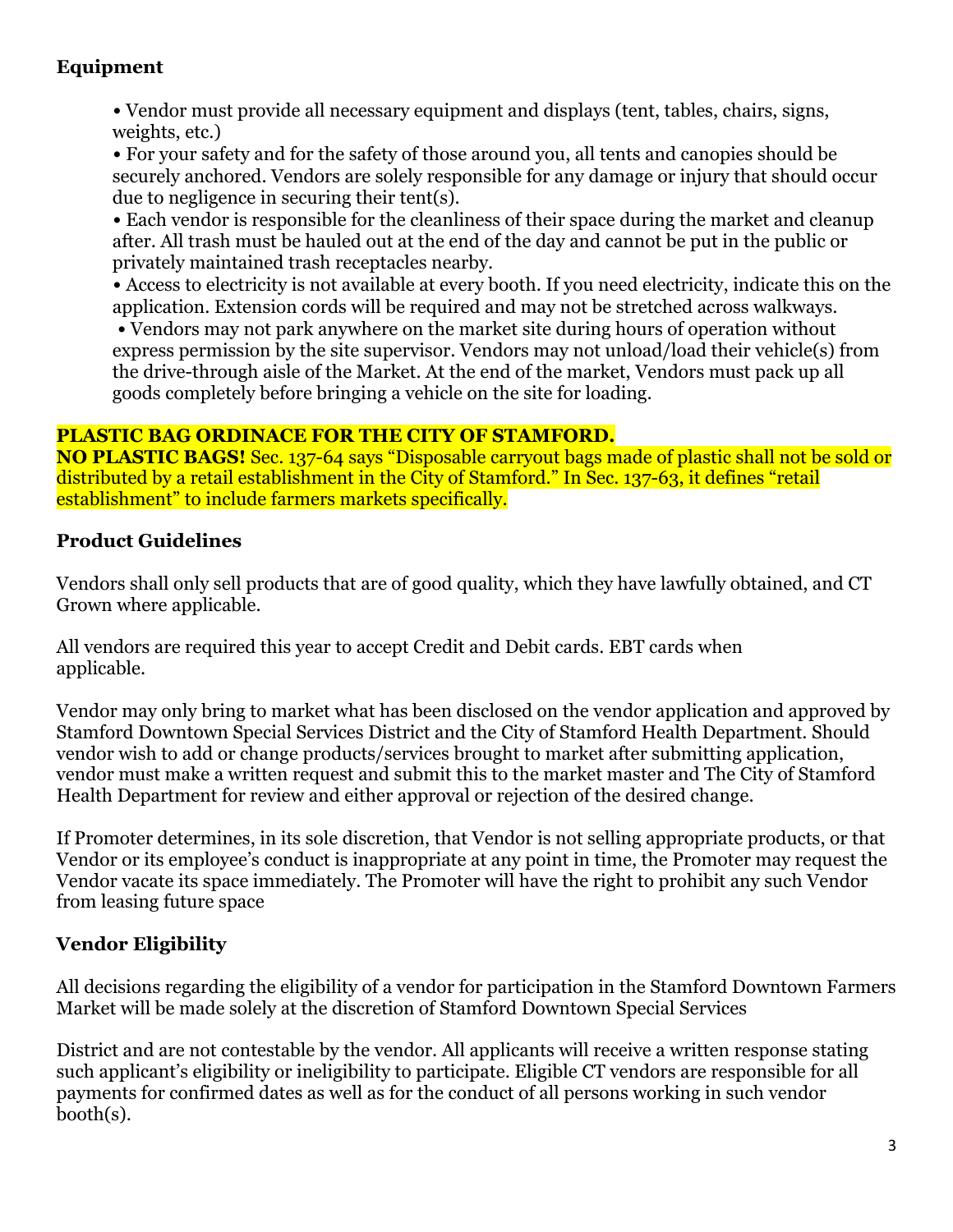#### **Vendor Conduct**

• Vendors must comply with all applicable Federal, State and local laws, rules and regulations, including but not limited to those related to health and licensing**.** Food Vendors are responsible for complying with applicable health and sanitation requirements and must be permitted by the City of Stamford Health Departments of the markets they attend.

• Vendors must provide a certificate of Liability Insurance (\$1,000,000 per occurrence minimum) listing Stamford Downtown Special Services District and the City of Stamford its agents, employees and representatives as additional insured prior to participation in the market. If applicable, they must also provide proof of Workers' Compensation insurance.

• Vendors are responsible for collecting and reporting all applicable Federal, state and local taxes and will provide their tax identification number upon request.

• Vendors will cooperate with and participate in promotions & programs organized by the Promoter (for example, Healthy Bucks vouchers, WIC, etc.)

• Vendor certifies that all persons assisting in the Vendor's booth have read and fully understands these rules and regulations and will abide by them. Vendors are solely responsible for the conduct of all persons working in such vendor's booth(s).

# **Confirmation of Reservation**

Stamford Downtown Special Services District reserves the right to limit the number of booths rented to a vendor or to limit the participation of a vendor at any market at its sole discretion and such decision shall not be contested by the vendor.

CT Eligible vendors will receive a confirmation notice that will include all dates vendor has booked. Specific information for the market, directions, parking information, any site-specific restrictions/rules will be provided prior to your first day at market. A receipt acknowledging payment will also be issued.

An acceptance as either a Full-Time or Part-Time Vendor does not guarantee participation in the market or for a particular date or a particular vendor space in the market. Stamford Downtown Special Services District in it's sole discretion, has the right to accept or reject either a Full-Time or Part-Time vendor on any date for any reason, and to refund payment to vendor if payment has been made. That refund will be vendor's sole remedy.

#### **I have read, understand and will comply with these Rules and Regulations as well as with all policies and guidelines expressed in this application.**

## **Vendor Signature\_\_\_\_\_\_\_\_\_\_\_\_\_\_\_\_\_\_\_\_\_\_\_\_\_\_\_\_\_\_\_\_\_\_\_\_\_\_**

**Date**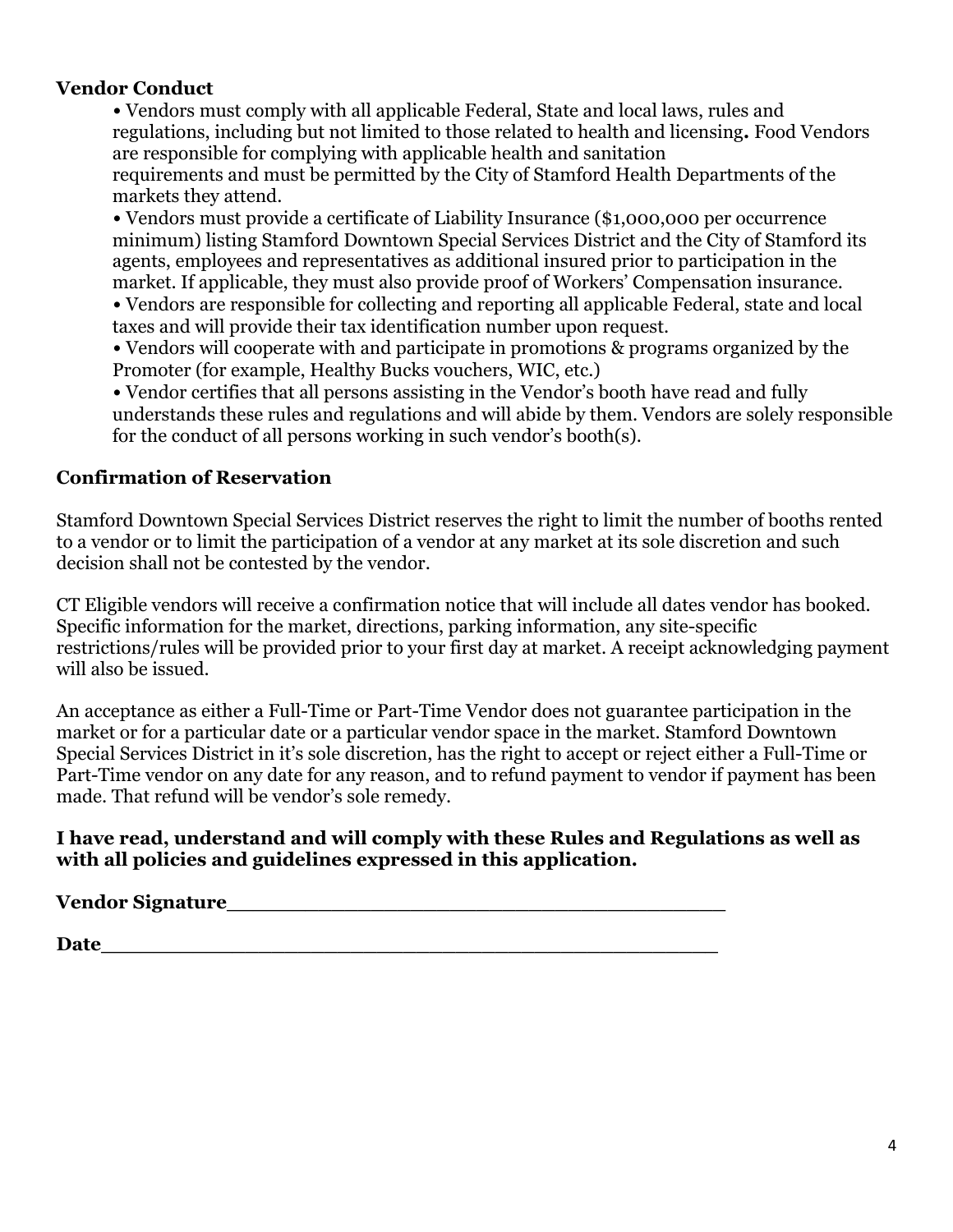# **2020 Stamford Downtown Farmers Market Vendor Application**

|                                                                                                                  |                                                                       | Owner Name(s):                                                                                                                                                                                                                 |              |                                                             |
|------------------------------------------------------------------------------------------------------------------|-----------------------------------------------------------------------|--------------------------------------------------------------------------------------------------------------------------------------------------------------------------------------------------------------------------------|--------------|-------------------------------------------------------------|
|                                                                                                                  |                                                                       | Business Name: Name: Name: Name: Name: Name: Name: Name: Name: Name: Name: Name: Name: Name: Name: Name: Name: Name: Name: Name: Name: Name: Name: Name: Name: Name: Name: Name: Name: Name: Name: Name: Name: Name: Name: Nam |              |                                                             |
|                                                                                                                  |                                                                       |                                                                                                                                                                                                                                |              |                                                             |
|                                                                                                                  |                                                                       |                                                                                                                                                                                                                                |              |                                                             |
|                                                                                                                  |                                                                       |                                                                                                                                                                                                                                |              |                                                             |
|                                                                                                                  |                                                                       |                                                                                                                                                                                                                                |              |                                                             |
| Sales Tax Identification:<br>State Tax ID number (Attach copy of Sales Tax Certificate)<br>Federal Tax ID number |                                                                       |                                                                                                                                                                                                                                |              |                                                             |
| exempt from sales tax<br><b>Full Description of product/business/service:</b>                                    |                                                                       | If your product is exempt from sales tax please attach letter from State of CT confirming this business is                                                                                                                     |              | <u> 1989 - Johann Stoff, amerikansk politiker (d. 1989)</u> |
| <b>Request for Dates/Size of Booth:</b>                                                                          |                                                                       | <u> 1989 - Johann Stoff, amerikansk politiker (d. 1989)</u>                                                                                                                                                                    |              |                                                             |
|                                                                                                                  |                                                                       |                                                                                                                                                                                                                                |              |                                                             |
| $\Box$<br>$\Box$                                                                                                 | <b>Full Time (All dates)</b><br><b>Part Time (Circle Dates Below)</b> |                                                                                                                                                                                                                                |              |                                                             |
| June 20 June 27                                                                                                  |                                                                       |                                                                                                                                                                                                                                |              |                                                             |
| July 4<br>(No Market)                                                                                            | July 11                                                               | July 18                                                                                                                                                                                                                        | July 25      |                                                             |
| August <sub>1</sub>                                                                                              | August 8                                                              | August 15                                                                                                                                                                                                                      | August 22    | August 29                                                   |
| September 5                                                                                                      | September 12                                                          | September 19                                                                                                                                                                                                                   | September 26 |                                                             |
| October 3                                                                                                        | October 10                                                            | October 17                                                                                                                                                                                                                     | October 24   | October 31                                                  |